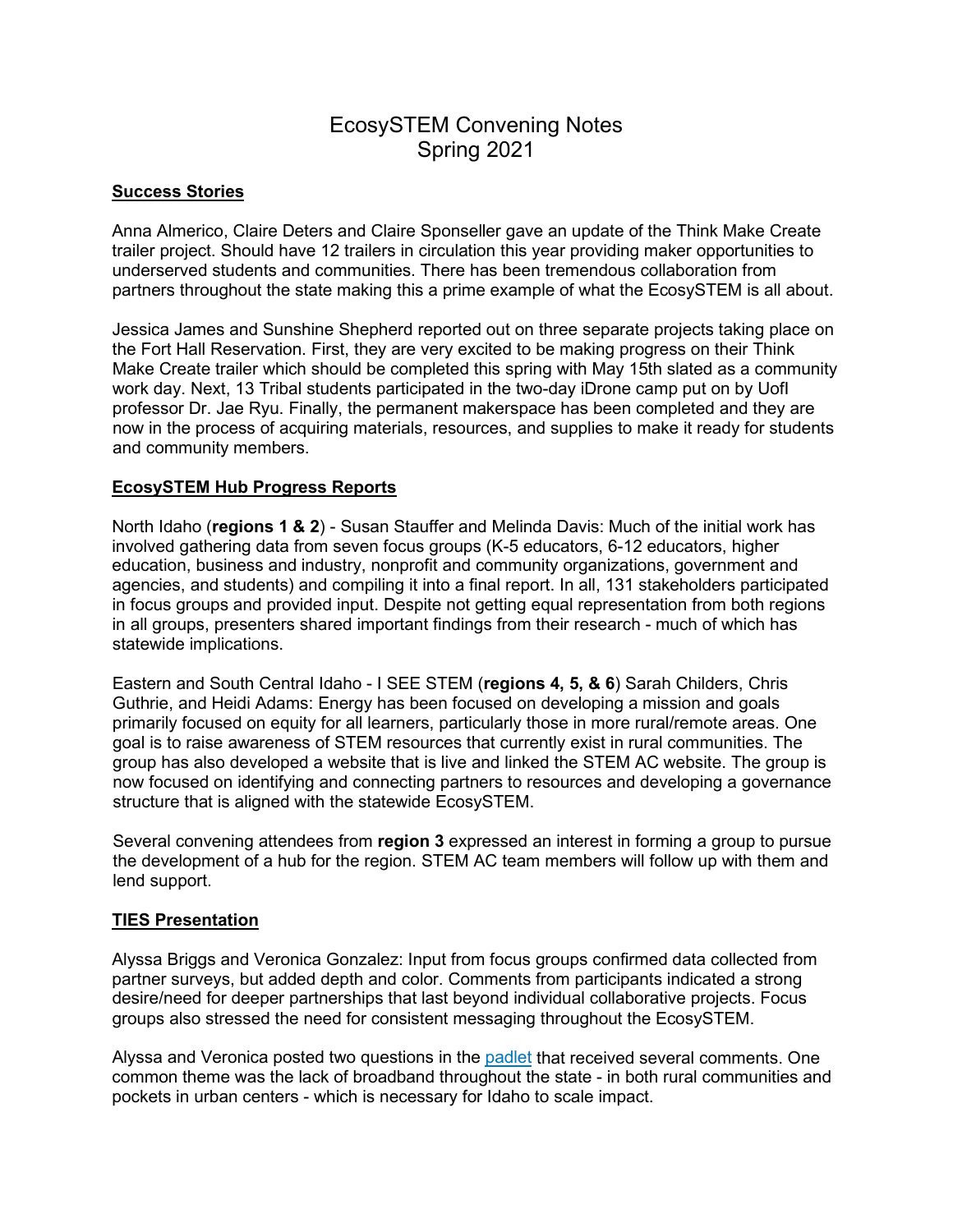# **Working Group Updates**

*Educator Preparation, Training, & Support* - Sharon Cates, Clark Merkley, and Rebecca Martin: Presenters outlined the groups three goals: 1. Know where you are and come to a common understanding of what STEM is among educators; 2. Update the computer science/workforce development plan in order to keep students in Idaho; 3. Develop a state master list of STEM resources and make it accessible to educators.

*Career Pathways & Exposure* - Chet Andes: The group has produced a K - post-secondary STEM career pathway template organized by grade span with the goal of populating it with programs, resources, and opportunities. The resource is intended to be utilized by students, parents, and educators. Work U students are currently researching interactive digital platforms so that it is more user friendly and can be updated regularly.

*Communication & Public Awareness* - Crispin Gravatt: The group is working on a strategic communication plan that will address how we communicate with each other and those outside of the EcosySTEM. They will also be taking over the production of the newsletter and developing a media toolkit. While still in the listening phase, the group will be looking at overall messaging, crafting talking points, and developing strategies for reaching out to external groups who are doing work related to STEM.

*Equity & Access* - Heidi Adams: Persona mapping has been conducted involving 260 educators. Findings revealed that resources/libraries are key factors related to the growth of STEM and that transportation remains a significant barrier, particularly in more rural/remote areas. They would like to survey other groups to get a deeper understanding of the strengths, challenges, and barriers they face so that they can develop actionable steps.

# **Advocacy Presentation**

James Brown from the STEM Education Coalition

Key Takeaways:

- $\sim$  Considerable discretion with the federal funds coming to Idaho.
- $\sim$  STEM is not necessarily a high priority
- $\sim$  Funds must be allocated by FY23 and spent by FY25
- $\sim$  Overall unemployment rate is 6%, but there is a shortage of skilled workers in STEM
- $\sim$  General public perception of STEM is very limited (white male in a lab coat)
- ~ Definitions of STEM don't matter it's the jobs/skills that are important
- $\sim$  Regardless of the definition, politicians come back to jobs/outcomes (bipartisan)
- $\sim$  STEM is the key to prosperity across the board
- ~ Employers desire problem-solving skills over hard skills
- ~ Policy opportunities
	- 1. Be part of conversation as to how federal funds are spent
	- 2. Must up-skill people into available STEM jobs
	- 3. More money doesn't mean more/better outcomes
	- 4. Must defend STEM funding aggressively
	- 5. STEM courses are a necessity for all students, not a luxury some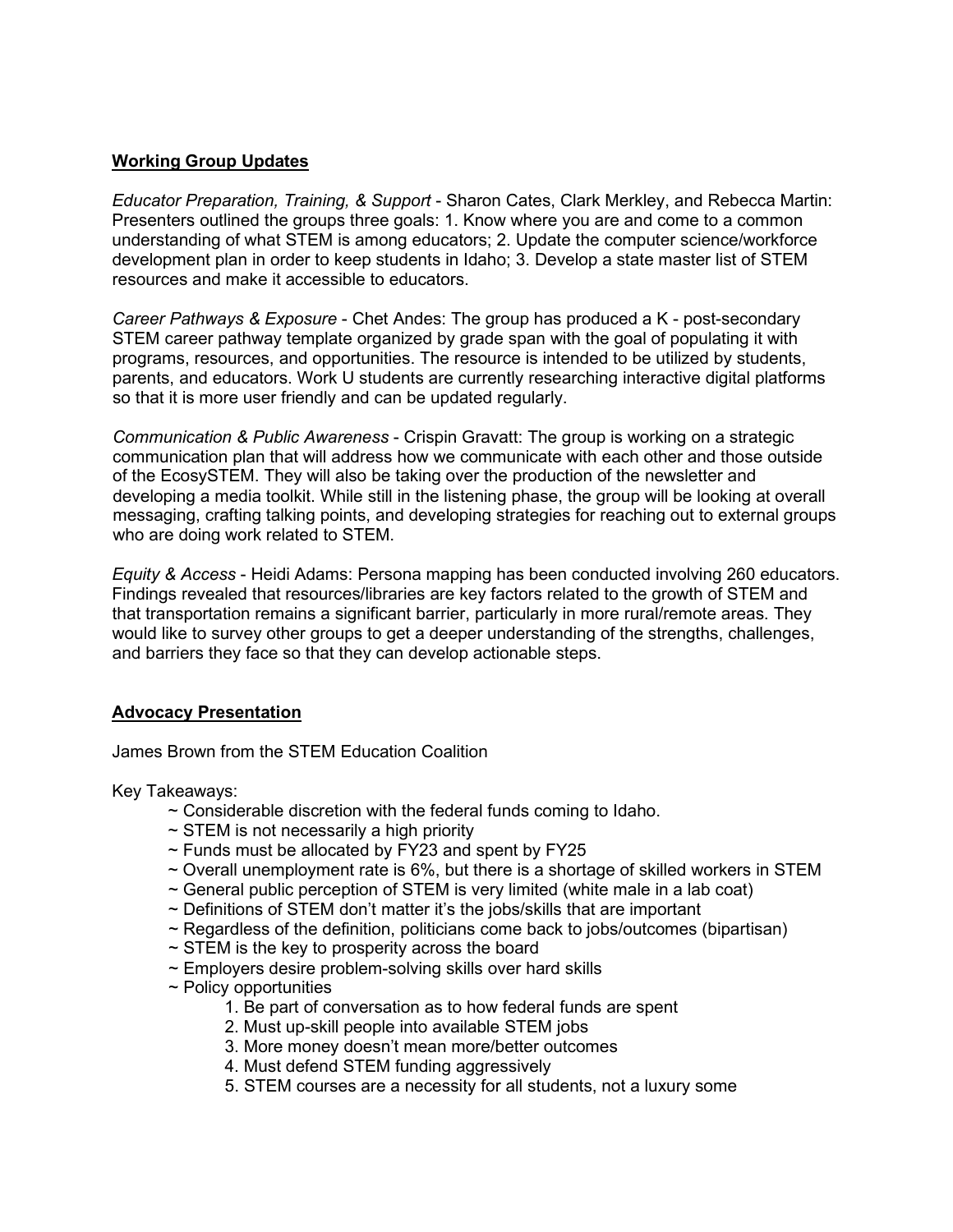# **Leadership Group Update**

Kellie Taylor and John Cassleman shared an update of the progress made the leadership group. A rough draft of the hybrid model has been created, but they still need input from EcosySTEM members so that they can make the necessary modifications. Regional leads will be paid positions and will be responsible for working with regional partners and the statewide ecosystem. Part of the statewide governing board's role will be to provide strategic advice to hubs. The model stresses regional autonomy with a strong statewide connection.

# **Governance Breakout Group Notes**

# *Group 1* - Kellie Taylor

Concern: No straight up networking component or format to make networking easy Networking page with what they want to work on. Who would keep it updated? Platform to help with finding people with similar interests of what to accomplish Concern or Question: How are the Idaho STEM Action Center and the Idaho STEM Ecosystem different?

Could this cause confusion about who to go to STEM AC or EcosySTEM. Important to have STEM AC at the core.

Working groups are going well. It is nice having flexibility to attend meetings or not and getting the notes when unable to attend so still can contribute.

The use of the word ecosystem could create a barrier or cause confusion for people the work closed with the working definition of ecosystem.

Common understanding of ecosystem and STEM will be important.

Challenge with efficiency and effectiveness with the proposed governance structure. Some things are applicable for all regions and some things are not. If the center cog is not working, it could freeze up the system. If an outside cog is not working, how does that impact the system?

*Group 2* - Kaitlin Maguire, Sarah Childers, Gretchen Hyde, Wendy Wilson, Katie Leishman, Shelly Wray, John McFarlane

Group likes how the EcosySTEM has grown "organically."

All feel there are easy entry points into the EcosySTEM.

STEM AC budget has been approved and NSF funding has received an extension for the regional planning grant.

Regional lead positions:

Need to determine roles and responsibilities. Positions will be contractors for STEM AC and funded through partners. Eventually they will be regionally funded.

# EcosySTEM awareness:

Need for information packets/videos for school administrators to promote STEM/ EcosySTEM

STEM nights are good for connecting schools/students/parents

There needs to be strategic outreach to key partners/sectors that are not currently engaged

A membership directory will be important so we know who is in the EcosySTEM. Need to figure out how statewide organizations fit into the EcosySTEM.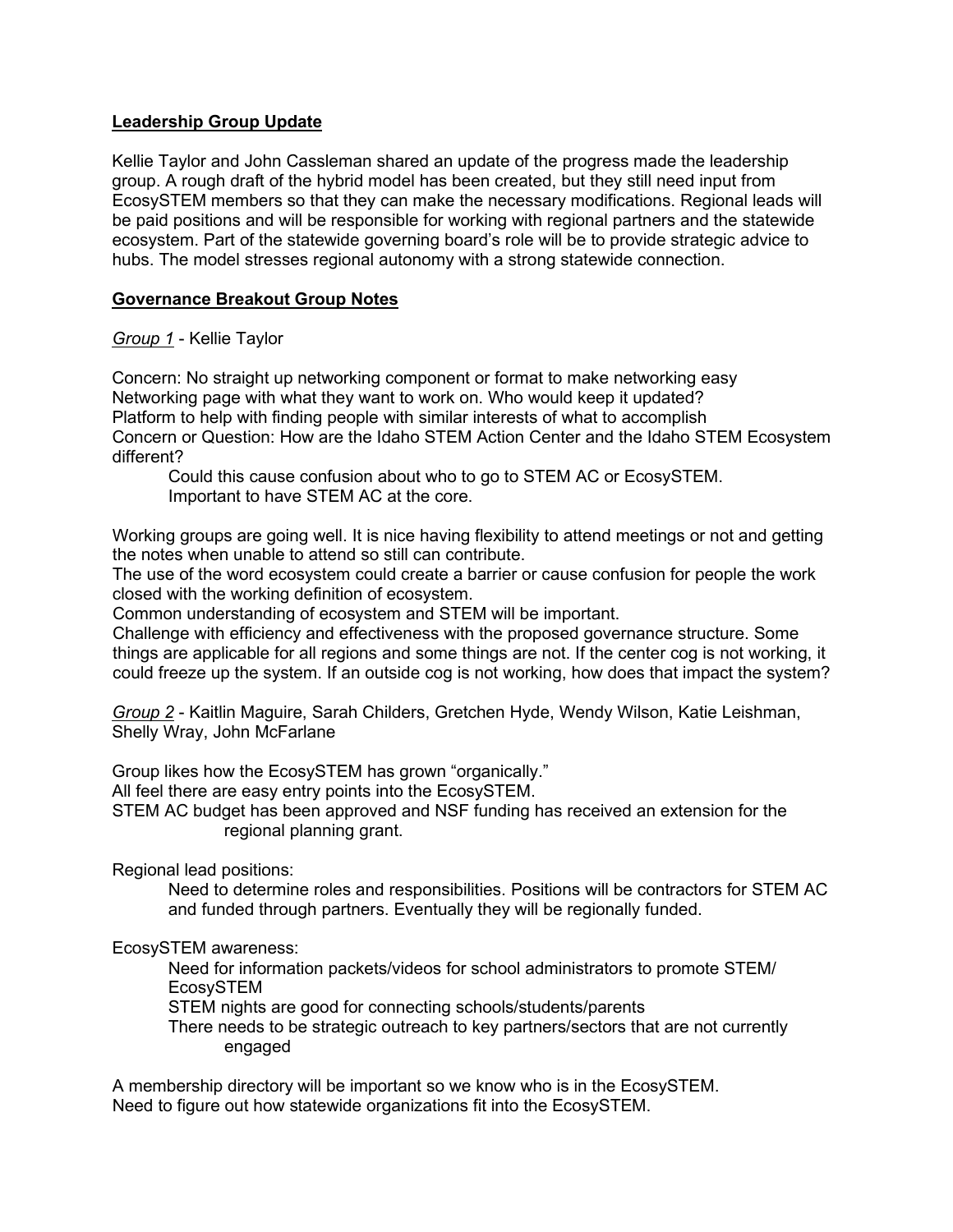How many meetings do I have to attend to stay engaged?

Need to develop SMART goals, especially when working with the legislature. This is important for accountability.

How do we involve parents and students? If students are engaged and excited about STEM, parents will come.

*Group 3 -* Emily Mahon, Noé Zepeda, Claire Sponseller, Jennifer Lopez, John Cassleman, Kae Jensen, Heidi Adams

Where do you see yourself? Regional leadership Higher Ed **Workforce Outreach** iSTEM OST, K12, - Out of School Time

What immediately stands out?

Communication lines are strong. Maybe we do the same thing, but with coordination.

Gear analogy says that one broken gear can seize the whole system. Good thing for all to remember.

Complimentary, but worried about siloing, e.g. STEM vs STEAM. Let the identities be a starting point.

Not a problem yet, but lets make sure to not let it become one.

Especially as we recruit new members we need to live the breaking down of silos. Game storming - what could make this project die?

Benefits or concerns related to your participation?

Justify my time on the project Big picture and concrete details Why? Needs a very good answer Quit thinking of K-12 outreach as a revenue stream Creating awareness Collective efforts not silos Funnels, same people involved in everything. Big tent, not always appointments Idaho is very open to new ideas Are there pitfalls that have killed similar previous projects? People spread too thin? Devaluing others. Pulling rank. Funding sources, unpredictability

Dug-in heels. Remove biases, self-interest.

Do we have our overall purpose?

Keep returning to that as culture.

If it shifts from grassroots to top-down, the vibrancy is killed. Keep stat as leader and facilitator.

A mechanism for input without responsibility to be one of the gears

How would model improve/hamper a student's experience?

Better collaboration. e.g. brining CyberCore to more students. If we can't figure out how to not be competitive, we're not putting the students first. E.g. Think Make Create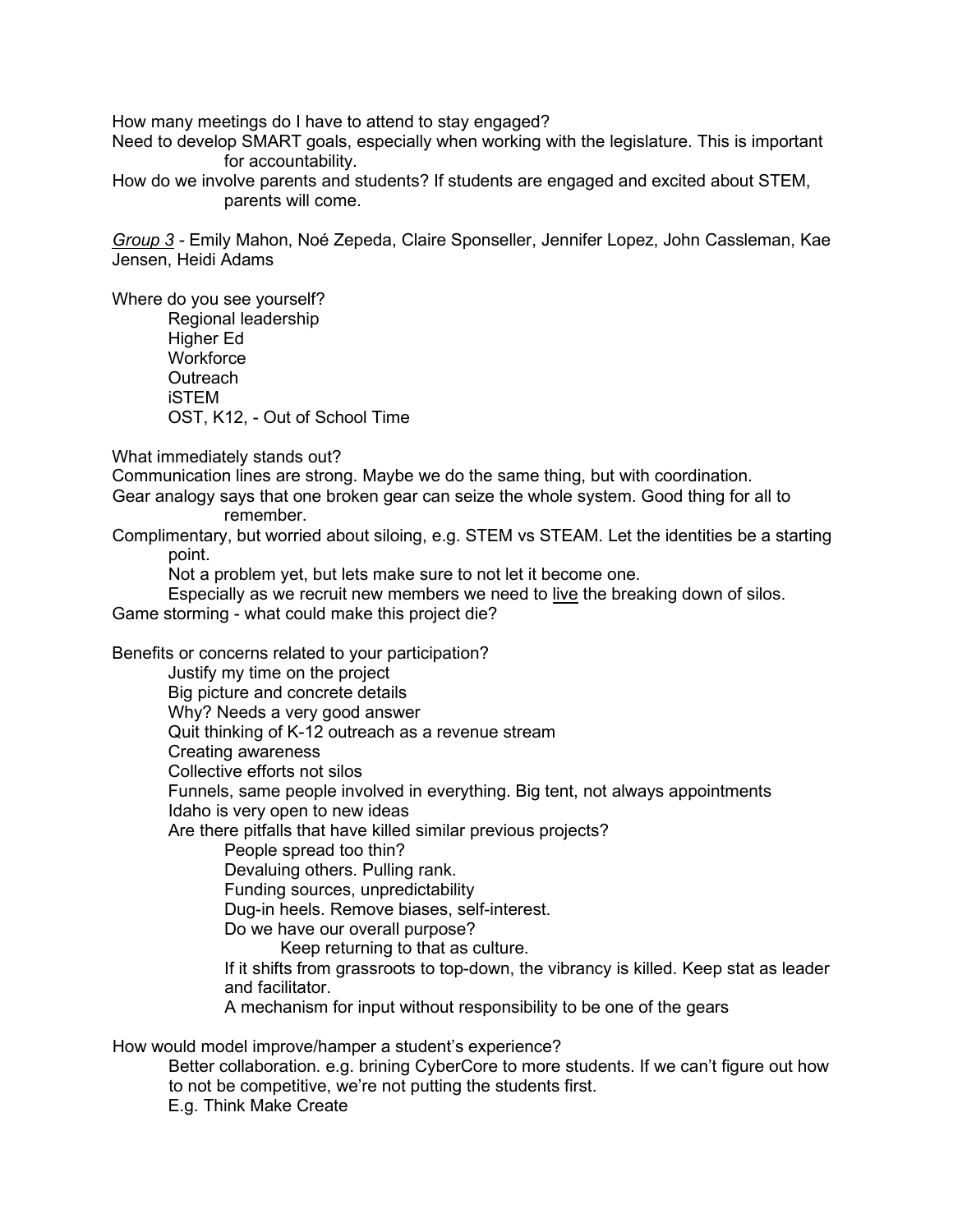Awareness could bring more funding. If we stay strong, our partners will want to say strong with us. Skin in the game - it needs to be a priority for not just us, but our partners, the community, the students. Unspent grants at STEM AC with others' money? Free gives connotation of no value TIME Balance point of "just copy what we did" with having enough investment in the work. Duplicate Connect up Impact and evaluation, show ROI

How well does this structure work for educators? For **The Structure 19 and 19 and 19 and 19 and 19 and 19 and 1** Structure is a basis for an ask for dedicated time. Structure helps us all to justify our involvement.

# *Group 4 -* Glenn Pfautsch

- They liked the "trickle up" affect from the governance
- There is a need to understand "Western Science" in STEM
- A database of all associated with STEM and their employment status (where they work) and have the ability to filter the database in order to find specific people from STEM
- Current view of STEM within some districts is instead of being additional/support classes, STEM classes in schools are treated as Advanced Program (AP) classes for special or advance students.

# *Group 5 -* Sharon Cates

First Impressions

A group member likes it, the gears all work together and we are leveraging power and connectedness

Another stated it sums up a really complex system and answered all of the questions One member didn't see the state level groups where would work first or other statewide groups fit? Regional reps are in regional hubs, we want a place for state wide groups to be in the regional groups. Where does SDE fit?

How do you feel about the actual idea behind the model?

Response: I like the structure, connectedness with the statewide key will be solid communication and making sure that everyone knows what everyone else is doing and leveraging what is being done to push forward quickly

Another: Looking at ISEE vs north Idaho North was really researched based and south was more action based, now the higher ed people in ISEE wants to do some research. Maybe the gear system will allow them to use the research that we already have and take advantage of it.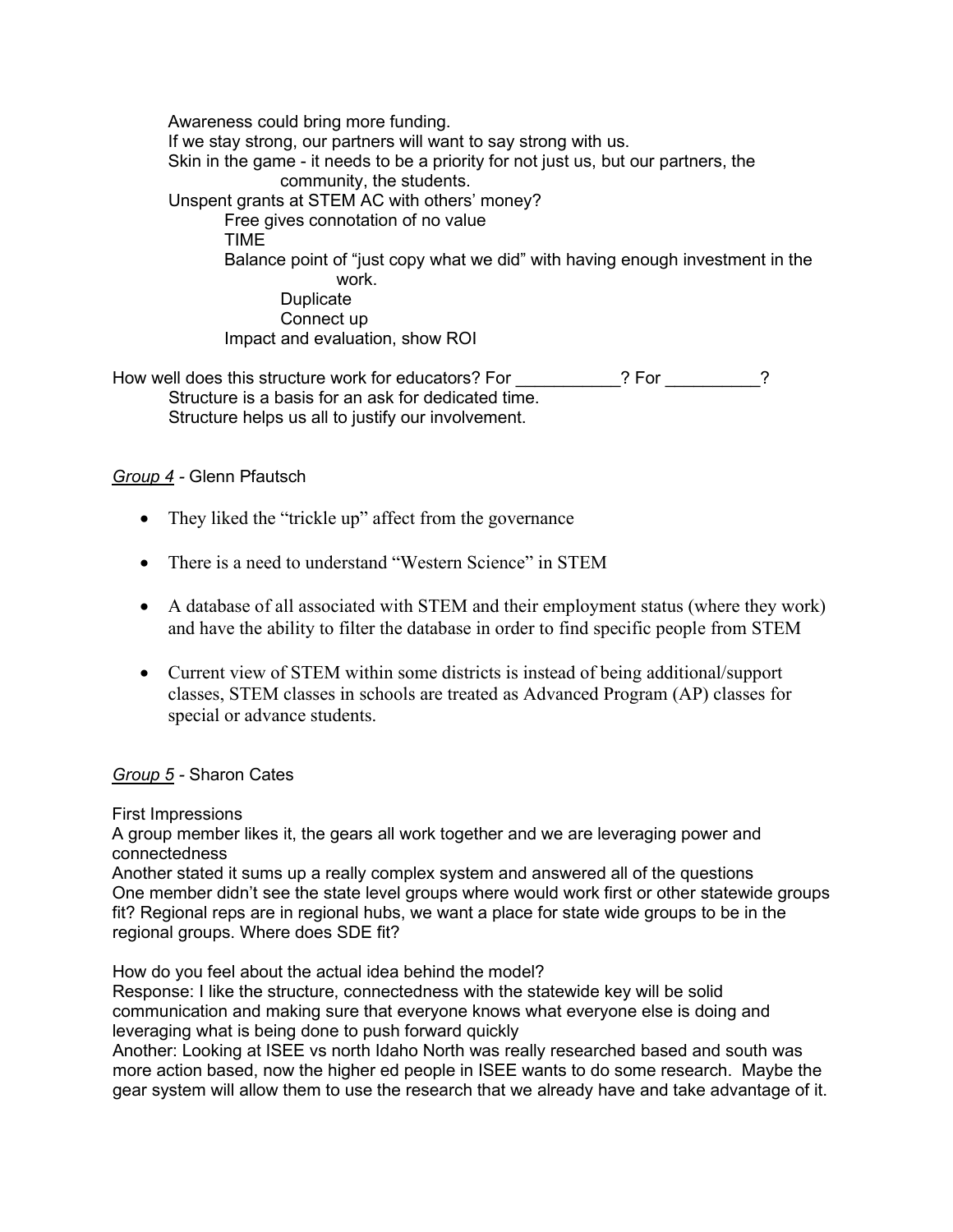There are no business people here. They don't want to do the research stuff they want to get started and make progress. In ISEE they have been trying to do a lot of the gear structure. Another comment: The partnerships have been amazing. Communicating to the work groups is more of a challenge. The work group that I am involved in know what is going in with the TMC Labs, but do the others know. Does that fall in charters or lines of communication from work group to work group. More different ways to get updates. Direct representation at a work group meeting so that everyone knows what is going on.

Comment: Maybe just having minutes shared so that there is more communication between the teams so the working groups can see what is going on in other groups.

Another: Communication has been thinking about how to do this.

And another: For the people who are really interested in knowing what is going on in the different working groups, but it should be shared more broadly. It would also be good to know what is happening on the regional level.

Finally: Minutes vs synopsis, in the minutes you know who is talking about what, if it is a synopsis of the group you can only ask the group.

### Do you see yourself in this structure?

Response: Yes. In ISEE we are focused on Ag and really high on higher ed, women and girls in STEM they are not sure where they are, some is higher ed. Trying to structure something that is open but really encouraging girls because it is against the law to spend state money on a single gendered programs. This has been a quick turnaround to deal with these questions. Who will be talking to government? We need big groups who can fund things. It is hard to get equity programs moving forward right now.

Another response: The purple lines is an exchange of data part of that is promising practices. Gather info from on the ground people and what is happening and how it is working and process that with other regions and other information to put out guidance here are ways to make your programs more effective.

How would this model help improve the experience of a student participating in a STEM program? How would it get in the way?

Response: This can only strengthen opportunity and access for all , if we are all rowing in the same direction we will get further.

Another: We know that quality is engaging and youth want to stay engaged. Honing in on quality will increase impact and will help educators be more willing to bring STEM into the classroom and be more effective.

Finally: The STEM AC can say this is all the fun and great things that are happening in here. Confluent factors between the state and regional levels. Communication between State and regional hubs is important too.

### Are there any barriers?

Response: We had to change the name of our groups. We were talking about asset vs access. It can be hard to tell those words apart. It is great to people serve on both the state and regional level. People get confused as to which level they are plying on.

Another: I hear the challenges that other Ecosystems have faced. In Oregon some of the regions have lost touch, they are very solid regionally but have lost touch with the larger state wide group and then things got competitive. There is potential for that here. The STEM AC is working to make sure that we avoid the pitfalls. We have to have continual two way communication to be sure that we continue to keep the statewide perspective and the regional identity.

Comment: It was hard to know what hub to be part of when you are a statewide provider.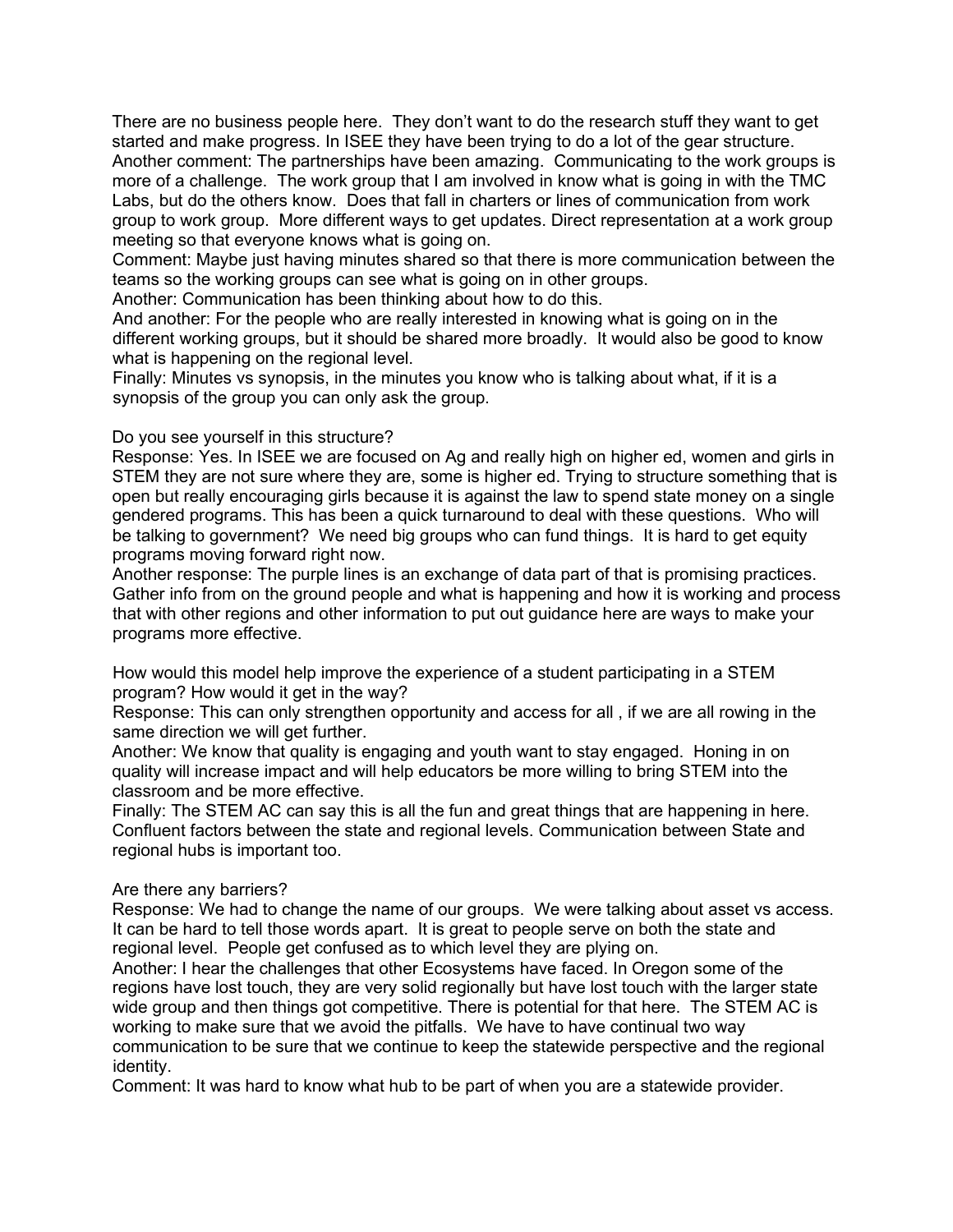Another: There is no region 3 hub. They have the funding, but no one stepped up to run a region 3 hub. The heaviest hitters in the state are in region 3 some people thought they have everything they need. But that can't be it, teachers and districts have needs. How do the people with a statewide interest engage regionally. There are a lot of statewide agencies. We have Region 1 and 2 now, but they may be splitting up into two hubs. It could be that you join a working group in a region and another working group in another region.

Funding is one of the things that we have to figure out soon. Do we go after funds? Do we run money through the STEM AC or some other fiscal agent?

Response: Some organizations will only want to fund things in their regions and that might mean that STEM AC won't fund that program. How we deal with the funds is something that the governance committee really needs to chew on.

Another: If we have to go out and find our own money we need to know. They haven't gone out and gotten money yet because we don't know how this will work.

Comment: The regions can't depend on the STEM AC or statewide ecosystem for funding. That needs to be based in the region. People know people in their regions.

Related questions: How do we do grants? CSI and CEI are both doing cybersecurity camps, others are applying to STEM AC for grants. Do regions have any ability to control who gets STEM AC grants? Do the regions have the ability to spend money on programs. Who is responsible for what? What do we get out little toes in and what should we not get out toes into?

How well does this structure work for educators?

Response: It is hard to get subs even though we are willing to pay for subs there just are not any subs. We have no one for you to pay. We try to meet late so teachers can participate, but it is really hard. How to we make sure that we are mindful of the restrictions time-wise for teachers and students? We need to have student and parent voice.

Another response: When the in school teachers are available the out of school providers are not. In ISEE we have 4 day schools so they meet every Friday because there isn't school. Afterschool are showing up then too. There is always a mixture of who can and cannot attend. We haven't talked about counselors. We may need to have smaller work groups.

Comment: The virtual world has added flexibility we don't have to jump in cars.

Another comment: The gear structure – teachers may be more comfortable going with regional vs state.

Another comment: Statewide we have 2 different time zones. 1 and 2 are in pacific vs the rest of the state. There are benefits to being regional and having similar structures.

Finally: We have the higher ed representatives from all of the colleges. Hopefully the teachers are more comfortable reaching out.

# What are your biggest concerns?

Response: Maintaining the energy that we have an moving forward. We are ready to take action now, we want to start doing stuff. I want the short erm early wins to help us move forward with actionable next steps that have an impact even if it is super micro local, AS a backbone organization. We constantly worry about bandwidth and funding. Funding these positions at a regional level is something we feel strongly about

Comment: Part of the workforce development council's task is to invest regionally, \$\$ flying to ecosystems. How do we get all of the people working in the same direction.

# FEARS

Comment: My fear was that I just don't know enough about STEM to be part of this. I didn't see myself as STEMy until we got started.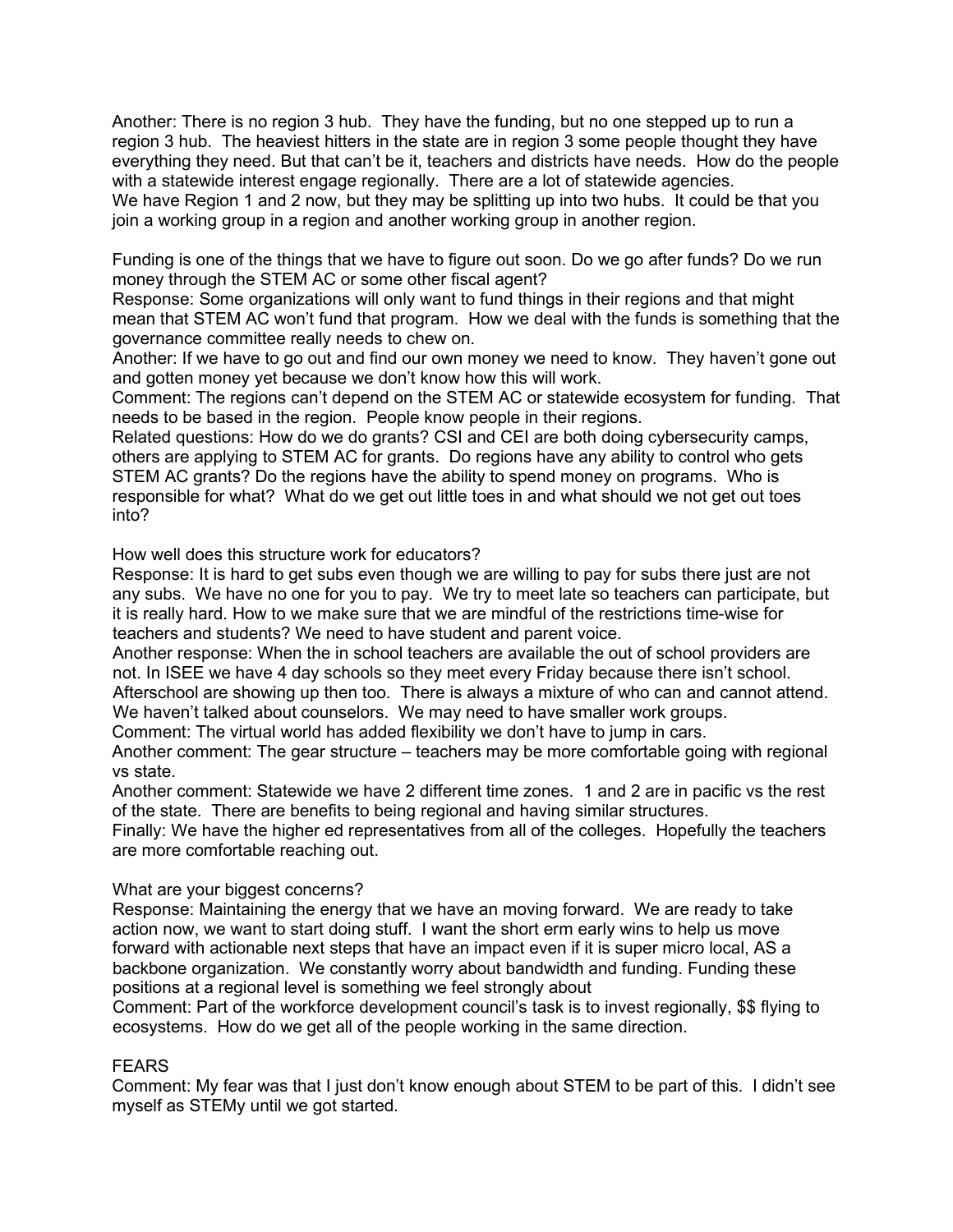*Group 6 -* Jen Redford, Susan Stauffer, Felice Otero, Cathy Ammirati, Roger Plothow, Sarah Penney

### *Where do you see yourself in this structure?*

- I see myself (libraries) helping to build networks and more involved in a statewide level
- I am more in between the gears and not static
- As a region 5 representative (United Way/Cradle to Career) I think I would be more involved with bringing in local businesses
- My reach (MICRON) is much broader as I need to reach across the state. My focus is to find out what efforts are going on statewide and I hope to have broader state connections as a result of the Ecosystem.
- I'm more involved with Region Business Development and Youth Programs and I also have a statewide focus. My main goal here is to see what the Ecosystem will do in regards to Apprenticeship in the state of Idaho.

### *What immediately stands out about this proposed structure?*

- Collaboration is good
- The way it is set-up is good
- Way the gears are separated is good (organic division)
- Silos already seem to exist even without the Ecosystem and this could be an issue if we don't find ways to break through existing silos.
- This structure could allow for topical workgroups that are statewide (i.e. teacher preparation) and also hit some intersecting topics of multiple groups
- The structure is currently allowing for strong statewide connections. Zoom will not go away (even after pandemic) and so remote work settings is here to stay. This could be beneficial to Ecosystem efforts and allow the group to continue promoting that efficient and statewide collaborative structure that we are currently doing via zoom.
- Agree. Zoom builds connections and we don't want to see that go away
- Also in agreement think it would be great to get a commitment from the group stating that although convenings are important – regular zoom calls will help cohesion statewide

### *What are the benefits and concerns you initially have related to your participation in the ecosystem?*

- My concern is that we've been meeting but now lets GET STUFF DONE and have some movement!
- There are a lot of people doing lots of things so we need to help plug people in to Ecosystem and get them involved
- We need a place for parents to plug in so that we can stay in tune to their needs
- Where is the designated space for parents? It would be good to have included in regional groups
- (in response to all planning and no action) We are initiating some things that involve a focus group since we do not want to do a lot of work if that is not what the region wants. For example – an IRB for research was established and we are working to get more student voice. We will waste money if we do not listen to our focus groups
- We need to make mistakes "faster" perhaps we could implement things on a smaller scale and see how it goes before ramping it up at a bigger scale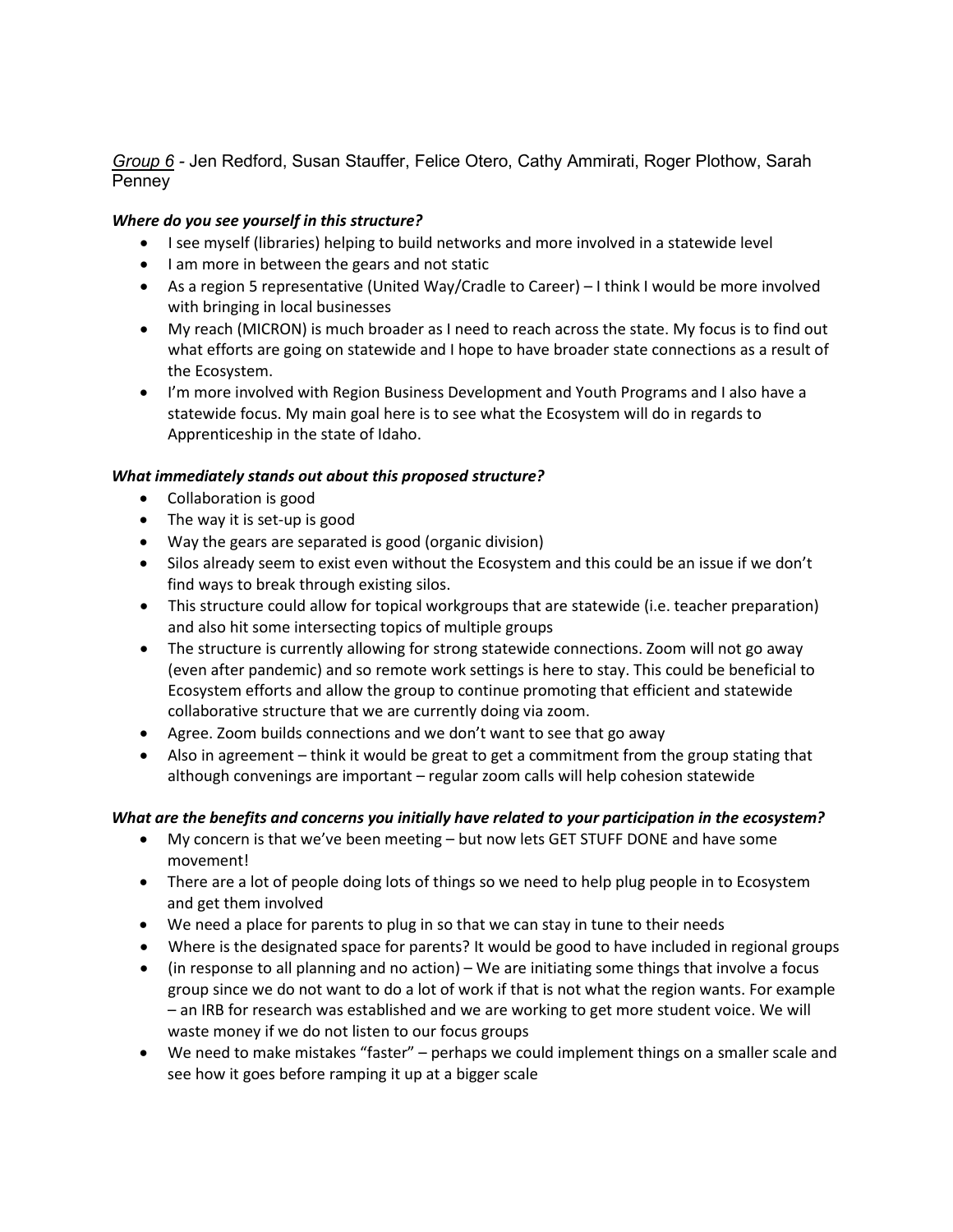#### *How can we make this Ecosystem work for you?*

- I don't like to waste time so anything that helps me SAVE time is beneficial
- Having Ecosystem "communication tools" will help save time. This can include (on website)
	- o STEM media kit
	- o STEM research tidbits
	- o STEM advocacy pieces/features
- Having occasional online meetings (such as 1 hr per month) on topical discussion can be beneficial to group.
- ALL HANDS MEETING once per month or every 2 months highlighting an Ecosystem STEM program per region
- Agreed that we do not want to meet ALL THE TIME. Having short term goals with deliverables will be good
- Creating a common STEM language a good idea particularly for messaging

### *What about financial aspect of the Ecosystem – any concerns you see?*

- Our region was a little confused with this aspect are we a 501c3? Who would write proposal and who would be the fiscal agent?
- STEM AC not that accessible (in terms of funding) grants are too specific and don't work for out of school networks.
- It would be good if they could give regions pot of \$ instead to disburse out
- Funding for conferences and state marketing campaign is good.
- Now that we have a statewide ecosystem it would be good to give PREFERENCE to folks participating in the Ecosystem when seeking funding.

*Group 7* - Christopher Rice, Justin Touchstone, Robin Wilson, Johna Boulafentis, Lisa Lallis-**Skogsberg** 

A brief amount of time was spent discussing where each of us could fit into the ecosystem and what we could provide. Emphasis was on Natural Resources and the National Forests, teaching and GIS studies with drones.

Diversity for educational needs for urban and rural was mentioned with the emphasis on what both sectors need and what different assistance they both require. STEM for K-12 needs integration holistically and teaching solving problems with different methods.

It was noticed that the gear diagram didn't include any Government or Policymakers cog. Questions were presented on what is the policy branch?

How would we include others in the systemic change with youth apprenticeships, entering into careers, and critical problem solving with influencing policymakers?

A "wish to include coaching and training with conceptual and applied" was mentioned.

Needs include identifying eligible kids, providing job shadowing and career pathways for students and educators.

Policymakers identified included School Boards/Trustees, Principals, and State Board of Education. It was suggested that we need to begin with the students and the parents at a grassroots level to bring the wish of the people to those in positions of making the policies. If a student/parent wants something and gets enough of their friends involved, the policymakers generally listen better.